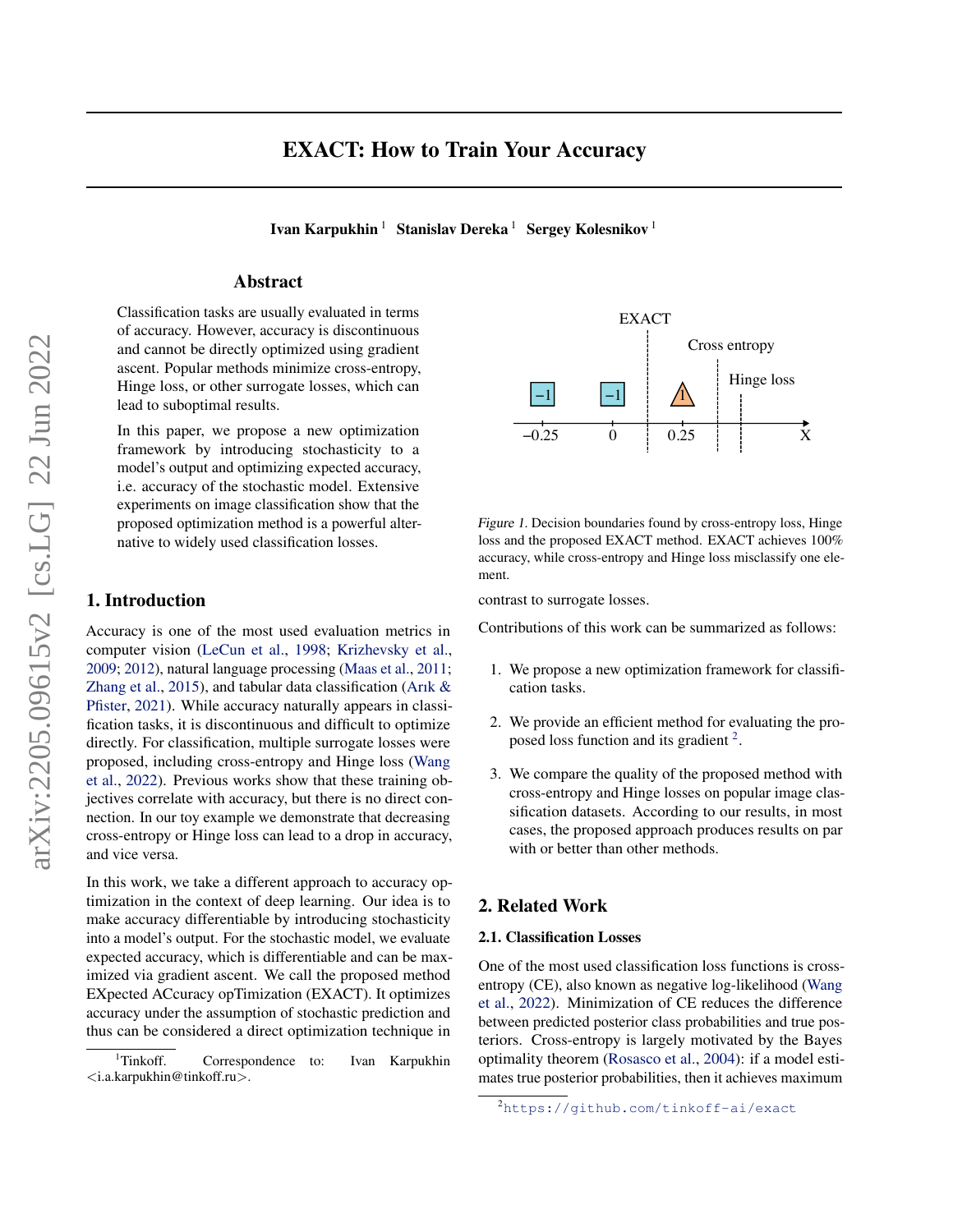

Figure 2. EXACT image classification training pipeline. CNN model is followed by fully-connected (FC) mean and variance prediction subnetworks. EXACT's training objective is applied to the distribution of class scores vector.

accuracy. However, Bayes optimality is rarely achieved in practice due to limitations of model architectures and optimization techniques. On the other hand, there are usually many different models with a maximum accuracy property, and the Bayes classifier is only one of them.

Another loss function, widely used for classification tasks, is Hinge loss [\(Gentile & Warmuth,](#page-6-4) [1998\)](#page-6-4). It is motivated by a support-vector machine (SVM) [\(Rosasco et al.,](#page-7-2) [2004\)](#page-7-2). Unlike CE, Hinge loss stops training when scores of ground truth classes exceed alternative scores with the required margin. In some problems, Hinge loss shows results on par or better than cross-entropy [\(Epalle et al.,](#page-6-5) [2021;](#page-6-5) [Jin et al.,](#page-6-6) [2014;](#page-6-6) [Ozyildirim & Kiran,](#page-6-7) [2021;](#page-6-7) [Peng & Liu,](#page-7-3) [2018\)](#page-7-3).

Loss functions, such as cross-entropy and Hinge loss, correlate with accuracy, but do not optimize it directly. For this reason, these methods are referred to as proxy or surrogate losses [\(Grabocka et al.,](#page-6-8) [2019\)](#page-6-8). In this work, we propose a different approach and directly optimize the accuracy of a specially designed stochastic model.

#### 2.2. Surrogate Losses

Most deep learning methods rely on gradient descent optimization, which is applicable only to differentiable loss functions. Surrogate losses provide differentiable approximations for non-differentiable target metrics. The concept of surrogate losses goes beyond accuracy optimization. In binary classification, there are well-known approximations for the AUC ROC metric [\(Calders & Jaroszewicz,](#page-6-9) [2007\)](#page-6-9). For example, AUC ROC can be rewritten in terms of the Heaviside step function, which is approximated via a logistic function or polynomials. Direct AUC ROC optimization techniques involve repeated AUC ROC computation over the dataset, which is usually computationally expensive.

Special loss functions were proposed in domains such as metric learning and ranking [\(Kaya & Bilge,](#page-6-10) [2019;](#page-6-10) [Calauzenes et al.,](#page-6-11) [2012\)](#page-6-11). Many of them use margin-based

losses, similar to Hinge loss [\(Weinberger & Saul,](#page-7-4) [2009\)](#page-7-4). Some surrogate losses formulate target metrics in terms of the Heaviside step function, which is then approximated by smooth functions [\(Patel et al.,](#page-7-5) [2021\)](#page-7-5).

The proposed EXACT method is designed for accuracy optimization. However, the idea of using stochastic predictions can potentially be applied in other machine learning domains.

#### 2.3. Probabilistic Embeddings

There are multiple ways to introduce stochasticity to the model output. One way is to use probabilistic embeddings (PE) [\(Shi & Jain,](#page-7-6) [2019;](#page-7-6) [Karpukhin et al.,](#page-6-12) [2022\)](#page-6-12), where the model predicts a distribution of outputs rather than a single vector. For example, the model can predict a mean and covariance matrix of the multivariate normal distribution. This concept was used in many deep learning approaches, such as regression via mixture density networks [\(Bishop,](#page-6-13) [1994\)](#page-6-13), variational auto-encoders [\(Kingma & Welling,](#page-6-14) [2014\)](#page-6-14), and metric learning [\(Chang et al.,](#page-6-15) [2020\)](#page-6-15).

One part of the proposed EXACT method is probabilistic prediction, which is similar to PE. However, unlike previous approaches, we use stochastic prediction for expected accuracy optimization.

#### 2.4. Bayesian Neural Networks

Bayesian neural networks (BNNs) [\(Goan & Fookes,](#page-6-16) [2020\)](#page-6-16) are another method used to introduce stochasticity to a model. In BNNs, the model weights are treated as random variables, and the output depends on particular weights' values. Expected accuracy optimization, proposed in our work, can potentially be applied to the output of the BNN. However, we decided to use probabilistic embeddings, where uncertainty is the function of input data.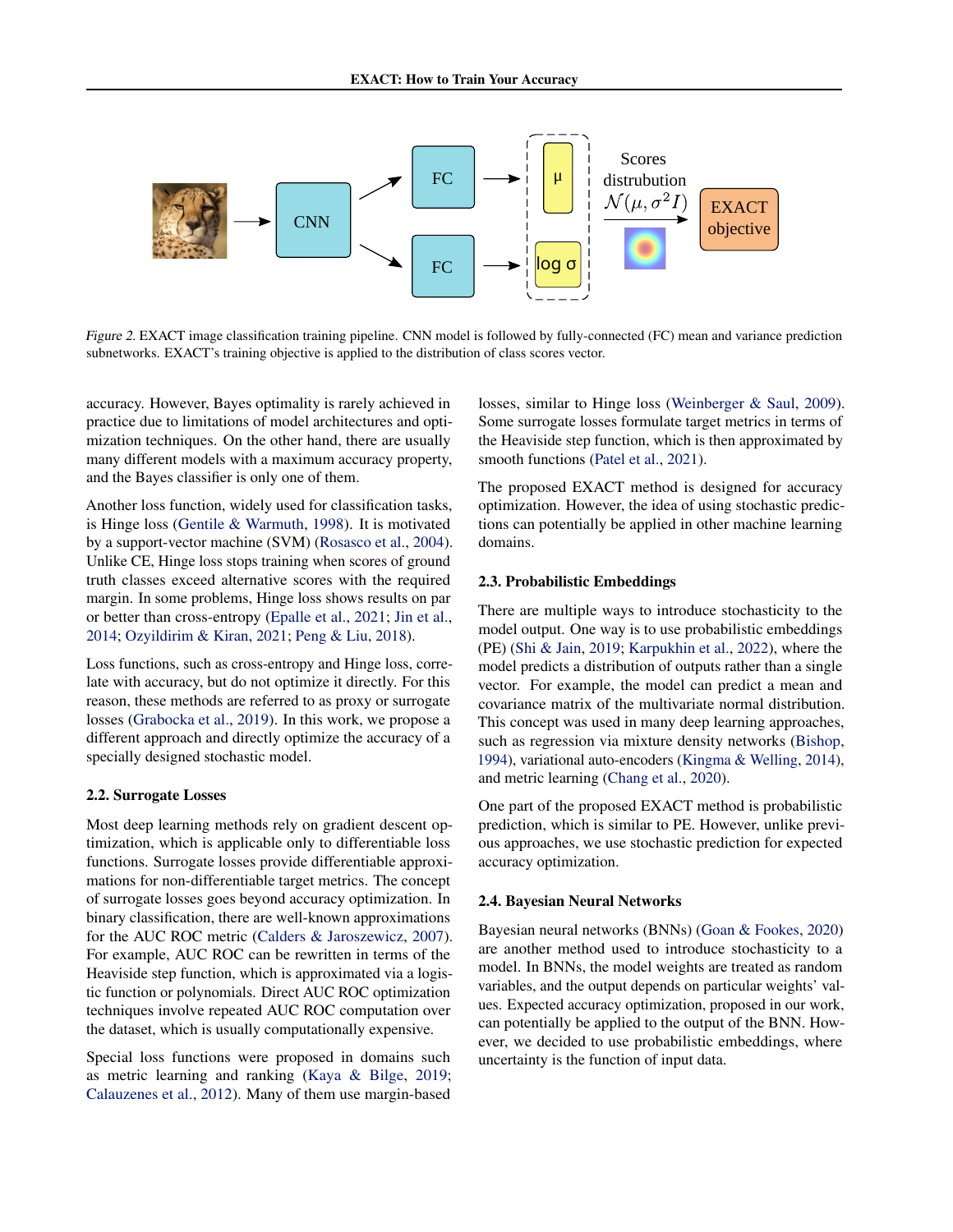# 3. Motivation

Let us consider a toy example where cross-entropy and Hinge losses produce suboptimal results in terms of accuracy. Suppose we solve a binary classification problem via the simple threshold model  $f(x) = x - b$ . The model predicts class y based on the sign of  $f(x)$ :

$$
y = \begin{cases} -1, & f(x) < 0 \\ 1, & f(x) \ge 0 \end{cases}
$$
 (1)

The goal of training is to fit a threshold parameter  $b$ . Suppose the training set consists of three points: -0.25, 0, and 0.25. The first two points have the label  $l = -1$ , and the last point has the label 1, as shown in [Figure 1.](#page-0-1)

Cross-entropy loss for binary classification is usually applied to the output of the logistic function  $g$ , which converts  $f(x)$  to the probability of the positive class:

$$
\mathcal{L}_{CE}(x,l) = -\log g(lf(x)),\tag{2}
$$

$$
g(x) = \frac{1}{1 + e^{-x}}.\t(3)
$$

Binary Hinge loss is computed as follows:

$$
\mathcal{L}_{Hinge}(x,l) = \max(0, 1 - lf(x)).\tag{4}
$$

We performed optimization via grid search and found, that minimizing cross-entropy and Hinge losses fails to find the optimal value of  $b$ , which must be in the interval  $(0, 0.25)$ . Cross-entropy loss leads to  $b = 0.7$ , and Hinge loss produces  $b = 0.75$ . Gradient ascent optimization of the proposed EXACT method, which we describe below, achieves perfect classification in this example, leading to  $b = 0.125$ .

### 4. EXACT

The accuracy metric is not differentiable and cannot be directly optimized via gradient ascent. The core idea behind EXACT is to introduce stochasticity to the model output and then optimize the expected accuracy, i.e. accuracy of the stochastic model.

### 4.1. Definitions

The goal of classification training is to minimize the empirical risk of mapping  $x \longrightarrow y$ , where  $x \in \mathcal{R}^d$  is an input feature vector and  $y \in \overline{1, C}$  is a class label. In deep learning, the problem is usually solved by a parametric differentiable function  $f_{\theta} : \mathcal{R}^d \longrightarrow \mathcal{R}^C$ , which predicts score vectors (or logits) of output classes. Prediction is obtained by taking the class with the maximum score:

$$
\tilde{y}_{\theta}(x) = \underset{i \in \overline{1, C}}{\arg \max} (f_{\theta}(x))_i.
$$
 (5)

In this work, we consider accuracy maximization, i.e. maximization of the correct classification probability of elements  $(x, y)$  from some dataset:

$$
\mathcal{A}(\theta) = \mathbb{E}_{x,y} \mathcal{I}(\tilde{y}_{\theta}(x) = y). \tag{6}
$$

$$
\hat{\theta} = \underset{\theta}{\arg\max} \mathcal{A}(\theta),\tag{7}
$$

where  $\hat{\theta}$  is an optimal set of parameters that we try to approximate using gradient ascent.

#### 4.2. Expected Accuracy

Let us consider a modification of the function  $f : x \longrightarrow$  $(\mu, \sigma)$ , which predicts the multivariate normal distribution of a score vector rather than a single vector:

$$
s \sim \mathcal{N}(\mu(x), \sigma^2(x)I), \tag{8}
$$

$$
\tilde{y}_{\theta}(s) = \underset{i \in \overline{1, C}}{\arg \max} s_i.
$$
\n(9)

In this case, the predicted class  $\tilde{y}_{\theta}(s)$  is a discrete random variable, which depends on the value of the score vector s. Accuracy becomes a random variable, and we can estimate the expected accuracy:

$$
\mathbb{E}\mathcal{A}(\theta) = \mathbb{E}_{x,y}\mathbb{E}_s\mathcal{I}(\tilde{y}_\theta(s) = y)
$$
 (10)

$$
= \mathbb{E}_{x,y} P(\tilde{y}_{\theta}(s) = y)
$$
 (11)

<span id="page-2-0"></span>
$$
= \mathbb{E}_{x,y} P(s_y > \max_{i \neq y} s_i), \tag{12}
$$

where I is an indicator function. As we will show below, expected accuracy is differentiable w.r.t. mean vector  $\mu$ . This property makes optimization via gradient ascent possible.

#### 4.3. Optimization

In this section, we propose an effective approach to expected accuracy computation and differentiation. We base this method on reducing the original problem to an orthant integration of the multivariate normal probability density function (PDF). The latter can be effectively computed using algorithms proposed in previous works.

**Definition 4.1.** Delta matrix  $D_y$  of the order C for the ground truth label y is a matrix of size  $C - 1 \times C$  with

$$
D_{y_{i,j}} = \begin{cases} 1, & j = y \\ -1, & j < y, i = j \\ -1, & j > y, i = j - 1 \\ 0, & otherwise \end{cases}
$$
(13)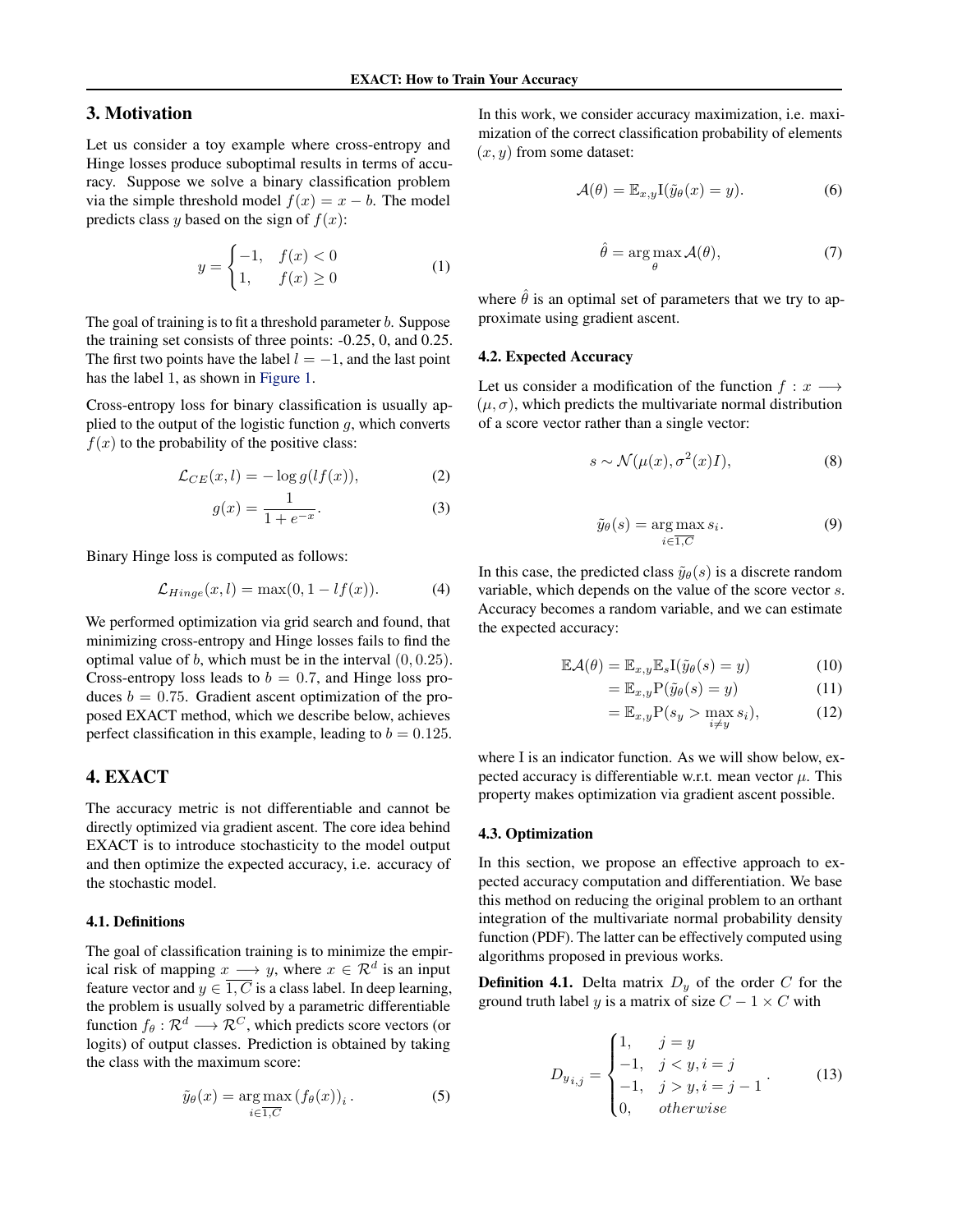

<span id="page-3-3"></span>Figure 3. Predicted uncertainty (multivariate normal STD) training dynamics. Average uncertainty reduces during training, narrowing the gap between accuracy and expected accuracy.

In other words, the delta matrix has the following form:

$$
D_{y} = \begin{bmatrix} -1 & 0 & \dots & 0 & 1 & 0 & \dots & 0 \\ 0 & -1 & \dots & 0 & 1 & 0 & \dots & 0 \\ & & \ddots & & \vdots & & \ddots & \\ 0 & 0 & \dots & -1 & 1 & 0 & \dots & 0 \\ 0 & 0 & \dots & 0 & 1 & -1 & \dots & 0 \\ & & & \ddots & & \vdots & & \ddots & \\ 0 & 0 & \dots & 0 & 1 & 0 & \dots & -1 \end{bmatrix}
$$
(14)

Now we can state a core result, necessary for expected accuracy evaluation.

Theorem 4.2. *Suppose the score vector* s *is distributed* according to multivariate normal distribution  $\mathcal{N}(\mu, \sigma^2 I)$  in R <sup>C</sup>*. In this case, the probability of the* y*-th score exceeding other scores can be computed as*

<span id="page-3-0"></span>
$$
P(s_y > \max_{i \neq y} s_i) = \int_{\Omega_+} \mathcal{N}(t; \frac{D_y \mu}{\sigma}, D_y D_y^T) dt, \qquad (15)
$$

*where* D<sup>y</sup> *is a delta matrix of the order* C *for label* y *and*  $\Omega_+$ : { $t \in \mathbb{R}^{C-1}, t_i \geq 0, i = \overline{1, C-1}$ } *is an orthant in*  $\mathbb{R}^{\dot{C}-1}$ .

The orthant integral in equation [15](#page-3-0) can be effectively computed using the Genz algorithm [\(Genz,](#page-6-17) [1992\)](#page-6-17). The equation contains the expected accuracy for a single element of the dataset. Total expected accuracy is computed according to equation [12](#page-2-0) as an average of expected accuracies for all elements.

Gradient ascent requires gradient computation w.r.t. parameters  $\mu$  and  $\sigma$ . Both parameters are contained only in the

mean part of the normal distribution in equation [15.](#page-3-0) Suppose

<span id="page-3-2"></span>
$$
m = \frac{D_y \mu}{\sigma},\tag{16}
$$

$$
\Sigma = D_y D_y^T. \tag{17}
$$

Now we can estimate the gradients of the expected accuracy w.r.t. mean vector m.

<span id="page-3-1"></span>Theorem 4.3. *Suppose the vector* s *is distributed according to multivariate normal distribution*  $\mathcal{N}(m, \Sigma)$  *in*  $\mathbb{R}^{C-1}$ *and*  $\hat{s}_i$  *is a random vector of all elements in s except <i>i-th*, *conditioned on*  $s_i = -m_i$ . Then  $\hat{s}_i$  is normally-distributed  $w$ *ith some parameters*  $\hat{m}_i$  *and*  $\hat{\Sigma}_i$  *and* 

$$
\left(\int_{\Omega_{+}} \mathcal{N}(t; m, \Sigma) dt\right)'_{m_{i}}\n= \mathcal{N}(0; m_{i}, \Sigma_{i,i}) \int_{\Omega'_{+}} \mathcal{N}(t; \hat{m}_{i}, \hat{\Sigma}_{i}) dt, \quad (18)
$$

where 
$$
\Omega'_{+}
$$
:  $\{t \in \mathbb{R}^{C-2}, t_i \geq 0, i = \overline{1, C-2}\}$  is an orthant in  $\mathbb{R}^{C-2}$ .

Same as before, the orthant integral can be computed using the Genz algorihtm [\(Genz,](#page-6-17) [1992\)](#page-6-17). According to [Theo](#page-3-1)[rem 4.3](#page-3-1) and [Equation 16,](#page-3-2) expected accuracy is differentiable w.r.t. both  $\mu(x)$  and  $\sigma(x)$ . The gradient descent method can be applied to minimize the negative value of the expected accuracy. When expected accuracy is close to zero, the gradient norm can be small. To speed up training at the beginning, we optimize the negative logarithm of the expected accuracy rather than its absolute value.

#### 4.4. The Role of Uncertainty

The EXACT model predicts class scores  $\mu$  and uncertainty  $\sigma$ . Here, we provide some intuition about the role of uncertainty in the training process. When uncertainty is close to zero, stochastic output reduces to the point prediction, similar to a traditional neural classifier. In the latter case, there is no difference between accuracy and expected accuracy. At the same time, small uncertainty leads to a small gradient norm and prevents training.

EXACT is able to automatically adjust uncertainty levels to achieve stable training. When the probability of the correct classification in [Equation 12](#page-2-0) is large, EXACT tends to reduce uncertainty. On the other hand, when the probability of the correct classification is small, uncertainty grows. This leads to the natural balance between small and large uncertainty values. Empirical results show that average uncertainty reduces during training. Corresponding training curves are presented in [Figure 3.](#page-3-3)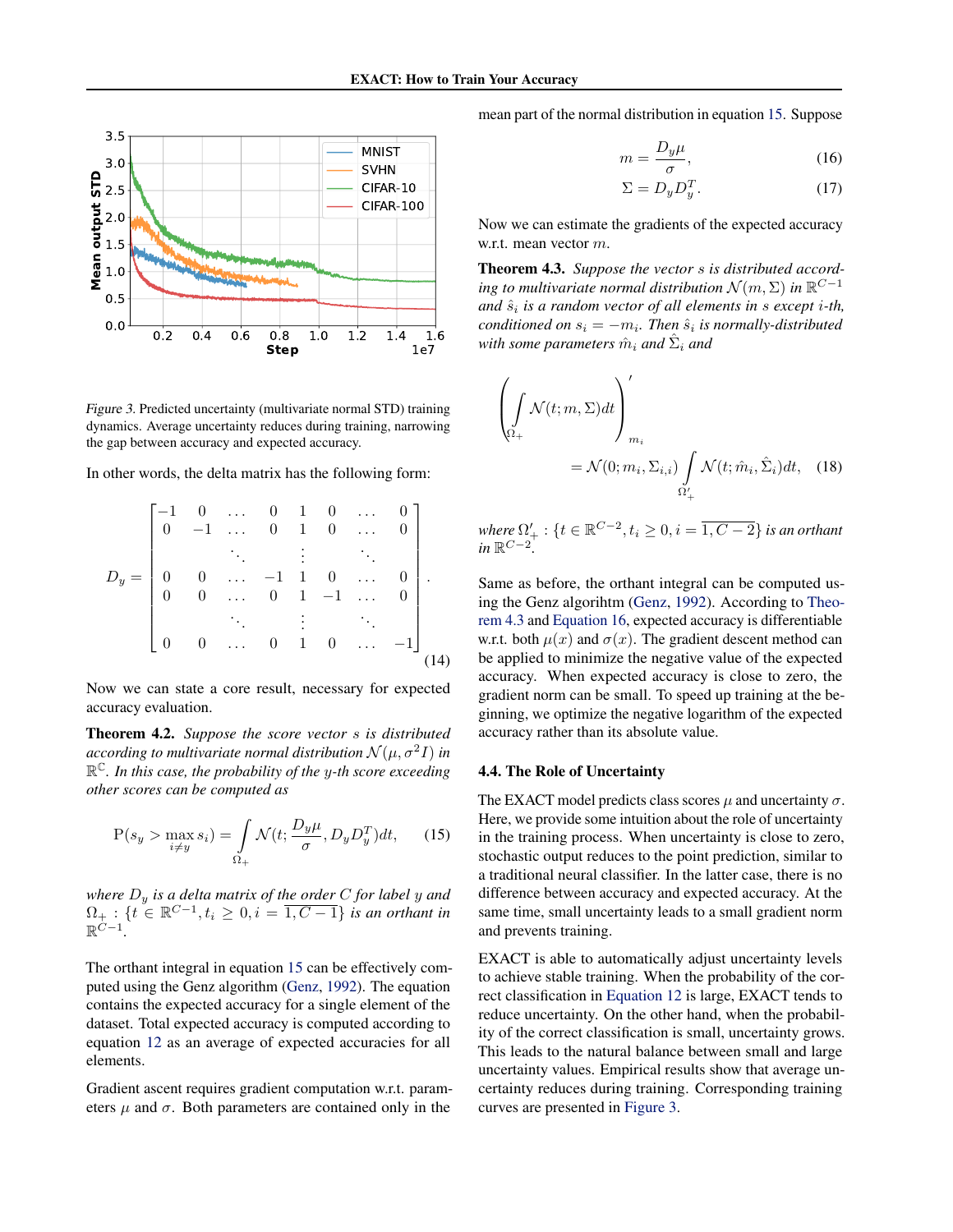| <b>Dataset</b> | <b>ResNet</b> |       | Wide ResNet  |       | <b>EfficientNet</b> |       | <b>PyramidNet</b> |       |
|----------------|---------------|-------|--------------|-------|---------------------|-------|-------------------|-------|
|                | <b>EXACT</b>  | СE    | <b>EXACT</b> | CЕ    | <b>EXACT</b>        | CЕ    | <b>EXACT</b>      | CЕ    |
| <b>MNIST</b>   | 99.63         | 99.70 | 99.65        | 99.67 | 99.63               | 99.70 | 99.66             | 99.67 |
| <b>SVHN</b>    | 97.09         | 96.80 | 97.30        | 96.91 | 97.23               | 97.14 | 97.88             | 97.82 |
| $CIFAR-10$     | 95.28         | 95.09 | 95.76        | 95.45 | 94.68               | 94.61 | 97.14             | 96.96 |
| $CIFAR-100$    | 77.92         | 76.31 | 79.50        | 78.09 | 75.39               | 76.59 | 85.60             | 85.97 |

<span id="page-4-0"></span>Table 1. Comparison of EXACT with cross-entropy loss (CE) for different CNN architectures using the SGD optimizer.

<span id="page-4-1"></span>Table 2. Comparison of EXACT with cross-entropy loss (CE) and Hinge losses for Wide ResNet architecture and different optimizers.

| <b>Dataset</b> | <b>SGD</b>   |              |       |              | Adam         |       | <b>ASAM</b>  |              |       |
|----------------|--------------|--------------|-------|--------------|--------------|-------|--------------|--------------|-------|
|                | <b>EXACT</b> | <b>HINGE</b> | CЕ    | <b>EXACT</b> | <b>HINGE</b> | CЕ    | <b>EXACT</b> | <b>HINGE</b> | CЕ    |
| <b>MNIST</b>   | 99.66        | 99.69        | 99.67 | 99.54        | 99.36        | 99.51 | 99.73        | 99.75        | 99.73 |
| <b>SVHN</b>    | 97.30        | 96.85        | 96.91 | 95.80        | 95.32        | 95.52 | 97.76        | 97.67        | 97.80 |
| $CIFAR-10$     | 95.76        | 95.50        | 95.45 | 88.86        | 84.53        | 88.65 | 96.40        | 95.62        | 96.10 |
| $CIFAR-100$    | 79.50        | 77.51        | 78.09 | 64.53        | 46.06        | 61.98 | 80.96        | 78.51        | 80.81 |

#### 4.5. Inference

During inference, EXACT predicts score vectors with maximum density, i.e.  $\mu$  vector. The uncertainty prediction head can be excluded from the model in inference time, leading to zero computational overhead. An alternative way to make predictions is to sample from the output distribution. Based on a small set of experiments, sampling does not give accuracy improvements, but rather introduces noise into predictions.

### 5. Experiments

In this work, we aim to answer the following questions: (1) how does EXACT performance correspond to that of cross-entropy and Hinge losses, (2) how to choose EXACT hyperparameters, and (3) how big is the computational overhead of the proposed EXACT method? To answer these questions, we analyze EXACT in the context of deep image classification by using the MNIST [\(LeCun et al.,](#page-6-0) [1998\)](#page-6-0), SVHN [\(Netzer et al.,](#page-6-18) [2011\)](#page-6-18), CIFAR-10, and CIFAR-100 [\(Krizhevsky et al.,](#page-6-1) [2009\)](#page-6-1) datasets. Below, we describe training details and experimental results.

#### 5.1. Training Details

We compare 4 model architectures: ResNet-18 [\(He et al.,](#page-6-19) [2016\)](#page-6-19), Wide ResNet-16-8 [\(Zagoruyko & Komodakis,](#page-7-7) [2016\)](#page-7-7), EfficientNet-v2-M [\(Tan & Le,](#page-7-8) [2019\)](#page-7-8) and PyramidNet-272 [\(Han et al.,](#page-6-20) [2017\)](#page-6-20). In ResNet and EfficientNet, we scale images to size 256. For Wide ResNet and PyramidNet, we set image size to 32 to make a pooling size the same in our models. In all experiments, we apply the Autoaugment [\(Cubuk et al.,](#page-6-21) [2019\)](#page-6-21) augmentation tuned for CIFAR10. We also apply random horizontal flipping during training for images from CIFAR10 and CIFAR100.

We consider three optimizers: stochastic gradient descent with momentum (SGD) [\(Sutskever et al.,](#page-7-9) [2013\)](#page-7-9), Adam [\(Kingma & Ba,](#page-6-22) [2014\)](#page-6-22), and the recently proposed Asam optimizer [\(Kwon et al.,](#page-6-23) [2021\)](#page-6-23). All models are trained for 90 epochs on MNIST and SVHN, and for 500 epochs on CIFAR10 and CIFAR100. We use a reduce-on-plateau learning rate scheduler with an initial learning rate equal to 0.5 and a drop factor of 0.3. We use the PyTorch deep learning framework [\(Paszke et al.,](#page-6-24) [2019\)](#page-6-24). Each experiment is performed using a single Nvidia V100 GPU.

#### 5.2. Classification Quality

We compared EXACT with surrogate losses in multiple setups. First, we evaluated different neural network architectures, trained with cross-entropy and EXACT losses. Results are presented in [Table 1.](#page-4-0) All models were trained using stochastic gradient descent (SGD) with the momentum equal to 0.9. In 10 out of 16 cases, EXACT achieved higher accuracy than cross-entropy.

We also compared training with different optimizers for cross-entropy, Hinge loss, and EXACT. For this purpose, we chose Wide ResNet, as it achieves better results than ResNet and EfficientNet while being 12 times faster than PyramidNet. Results are presented in [Table 2.](#page-4-1) EXACT achieved higher accuracy in 9 out of 12 comparisons.

#### 5.3. Sample Size

EXACT depends on the sample size used in the Genz integration algorithm [\(Genz,](#page-6-17) [1992\)](#page-6-17). We performed experiments with different sample sizes using the Wide ResNet architecture and ASAM optimizer. According to the experiments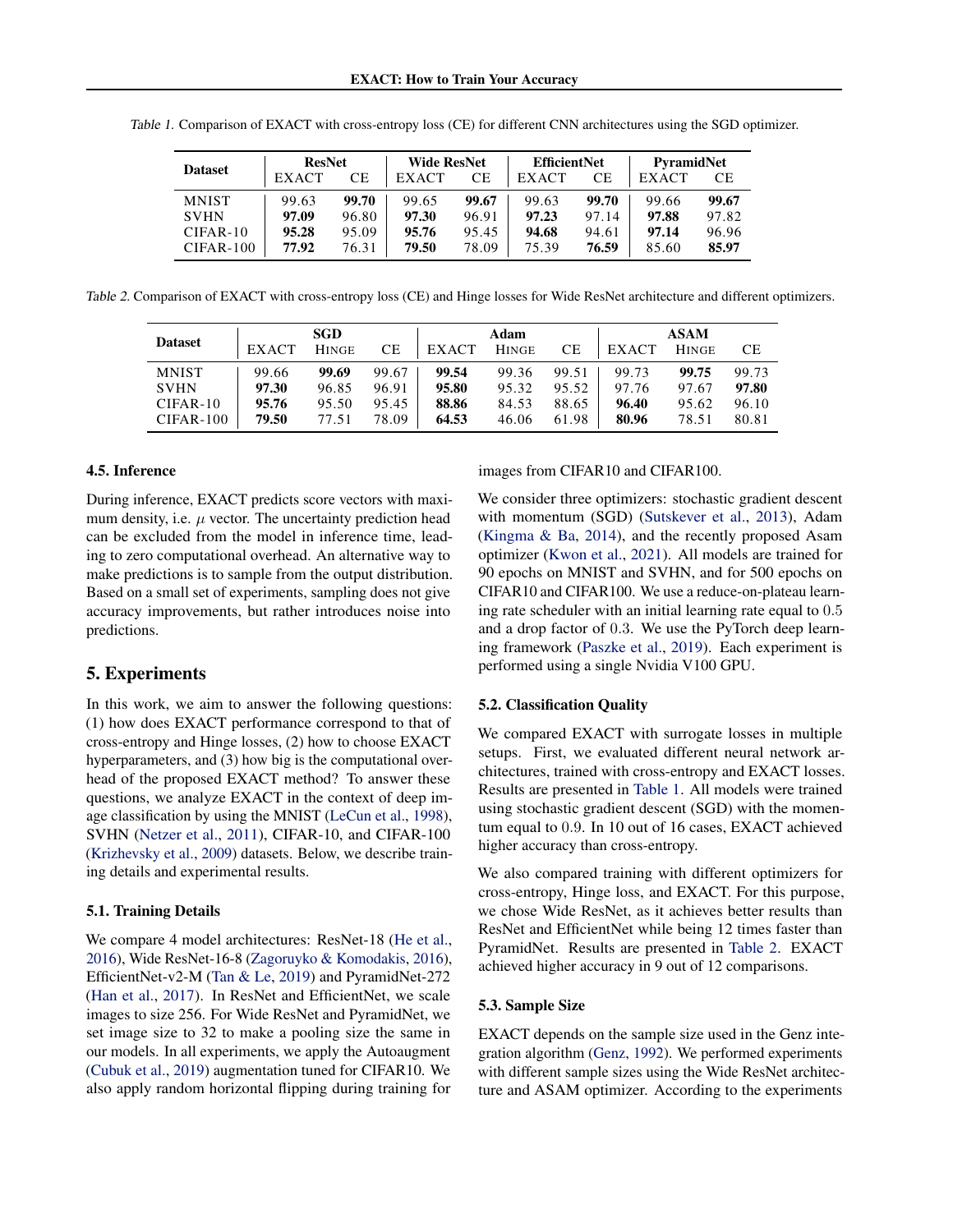

<span id="page-5-1"></span>Figure 4. EXACT test accuracy dependency on the sample size on different datasets. Results are presented for Wide ResNet and ASAM optimizer.

above, this setup leads to high test-time accuracy while being 12 times more computationally efficient than PyramidNet. Results are presented in [Figure 4.](#page-5-1) On MNIST, SVHN, and CIFAR-10, the sample size has minor effects on accuracy. Even training with sample size 1 produces results on par with larger samples. On CIFAR-100, a larger sample size leads to higher accuracy.

#### 5.4. Computational Complexity

EXACT memory consumption and computational efficiency depend on the number of classes  $C$  and sample size  $N$ . The most expensive part of the algorithm is gradient computation, which requires  $O(NC^2)$  in terms of both operations and memory. Empirical memory usage per data element and computational efficiency (milliseconds per data element) are presented in [Figure 5.](#page-5-2) Evaluations for different numbers of classes were made with a sample size equal to 512. Different sample sizes were evaluated with the number of classes equal to 128. Performance was evaluated for batches of size 256.

Relative EXACT overhead largely depends on the number of classes and model architecture. For example, EXACT with the sample size equal to 512 in the case of 16 classes reduces training RPS by 8% for ResNet-34. For larger models, relative loss overhead is smaller and vice versa.

# 6. Discussion

While previous works on deep classification minimized surrogate losses, EXACT directly optimizes the accuracy of the model with stochastic prediction. The benefits of accuracy optimization were illustrated in our toy example, where both



<span id="page-5-2"></span>Figure 5. EXACT loss memory consumption (MB per element) and computation speed (ms per element) for different numbers of classes and sample sizes. Performance is compared to the ResNet-34 neural network.

cross-entropy and Hinge losses failed to solve the problem. The proposed EXACT method treats non-differentiable quality metrics in a novel way which can potentially be applied to domains beyond classification, such as metric learning, ranking, etc.

According to our experiments, EXACT leads to competitive results on a number of image classification tasks. In many cases, EXACT achieves higher classification accuracy with a computational overhead of about 10%. While computational efficiency is dependent on sample size, we show that EXACT can be trained even with single-point estimation. Extra computational resources can be used to further increase EXACT accuracy.

### 7. Conclusion

We presented EXACT, a novel approach for optimizing stochastic model accuracy via gradient ascent. Our results show that EXACT achieves higher accuracy than crossentropy and Hinge losses in several image classification tasks (SVHN, CIFAR10, and CIFAR100). EXACT can be effectively implemented in popular deep learning frameworks, including PyTorch, leading to the computational overhead of about 10% depending on the number of classes and neural model complexity.

### References

<span id="page-5-0"></span>Arık, S. O. and Pfister, T. Tabnet: Attentive interpretable tabular learning. In *AAAI*, volume 35, pp. 6679–6687, 2021.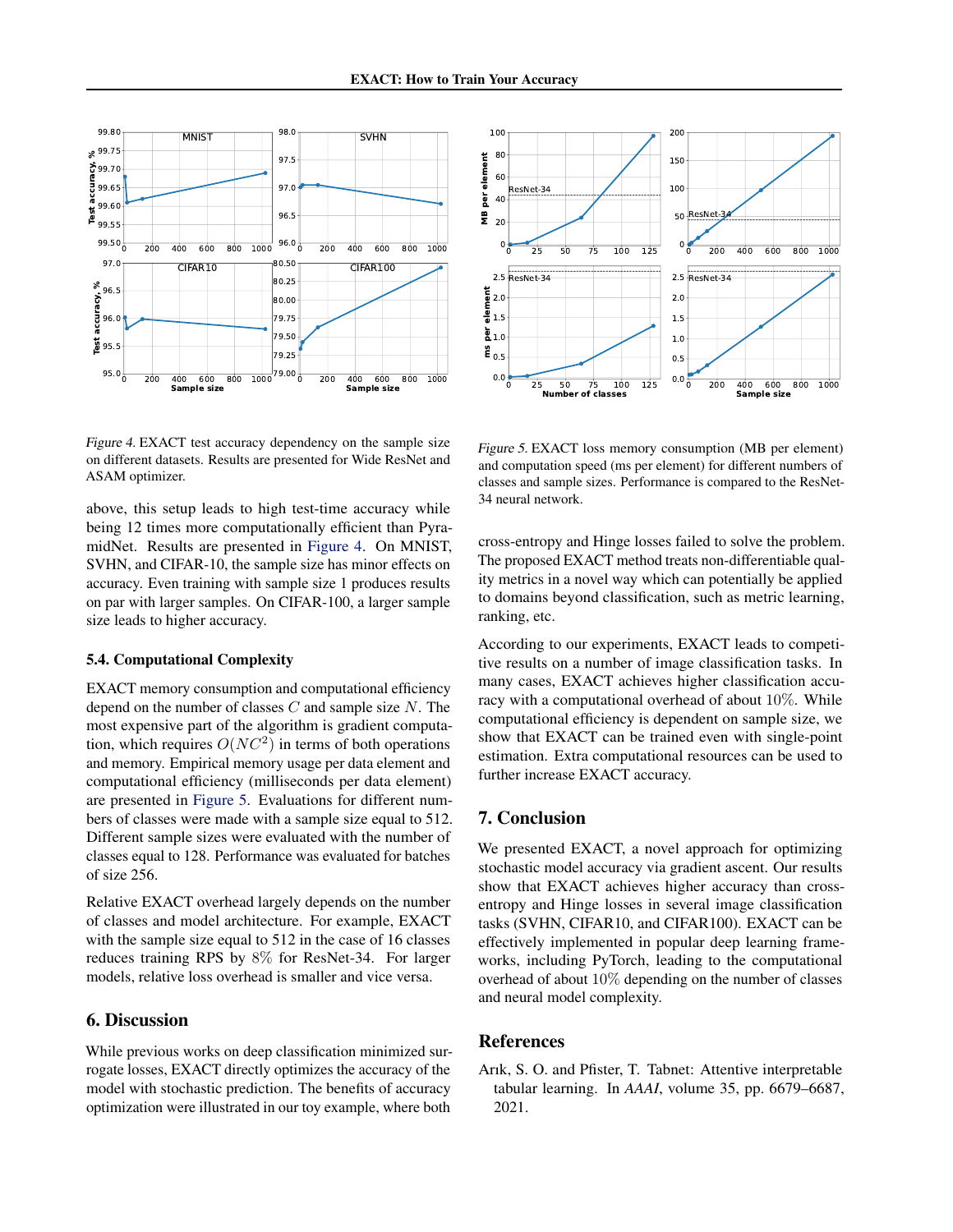<span id="page-6-13"></span>Bishop, C. M. Mixture density networks. 1994.

- <span id="page-6-11"></span>Calauzenes, C., Usunier, N., and Gallinari, P. On the (non-) existence of convex, calibrated surrogate losses for ranking. *Advances in Neural Information Processing Systems*, 25, 2012.
- <span id="page-6-9"></span>Calders, T. and Jaroszewicz, S. Efficient auc optimization for classification. In *European conference on principles of data mining and knowledge discovery*, pp. 42–53. Springer, 2007.
- <span id="page-6-15"></span>Chang, J., Lan, Z., Cheng, C., and Wei, Y. Data uncertainty learning in face recognition. In *Proceedings of the IEEE/CVF Conference on Computer Vision and Pattern Recognition*, pp. 5710–5719, 2020.
- <span id="page-6-21"></span>Cubuk, E. D., Zoph, B., Mane, D., Vasudevan, V., and Le, Q. V. Autoaugment: Learning augmentation strategies from data. In *Proceedings of the IEEE/CVF Conference on Computer Vision and Pattern Recognition*, pp. 113– 123, 2019.
- <span id="page-6-5"></span>Epalle, T. M., Song, Y., Liu, Z., and Lu, H. Multi-atlas classification of autism spectrum disorder with hinge loss trained deep architectures: Abide i results. *Applied Soft Computing*, 107:107375, 2021. ISSN 1568- 4946. doi: https://doi.org/10.1016/j.asoc.2021.107375. URL [https://www.sciencedirect.com/](https://www.sciencedirect.com/science/article/pii/S1568494621002982) [science/article/pii/S1568494621002982](https://www.sciencedirect.com/science/article/pii/S1568494621002982).
- <span id="page-6-4"></span>Gentile, C. and Warmuth, M. K. Linear hinge loss and average margin. *Advances in neural information processing systems*, 11, 1998.
- <span id="page-6-17"></span>Genz, A. Numerical computation of multivariate normal probabilities. *Journal of computational and graphical statistics*, 1(2):141–149, 1992.
- <span id="page-6-16"></span>Goan, E. and Fookes, C. Bayesian neural networks: An introduction and survey. In *Case Studies in Applied Bayesian Data Science*, pp. 45–87. Springer, 2020.
- <span id="page-6-8"></span>Grabocka, J., Scholz, R., and Schmidt-Thieme, L. Learning surrogate losses. *arXiv preprint arXiv:1905.10108*, 2019.
- <span id="page-6-20"></span>Han, D., Kim, J., and Kim, J. Deep pyramidal residual networks. In *Proceedings of the IEEE conference on computer vision and pattern recognition*, pp. 5927–5935, 2017.
- <span id="page-6-19"></span>He, K., Zhang, X., Ren, S., and Sun, J. Deep residual learning for image recognition. In *Proceedings of the IEEE conference on computer vision and pattern recognition*, pp. 770–778, 2016.
- <span id="page-6-6"></span>Jin, J., Fu, K., and Zhang, C. Traffic sign recognition with hinge loss trained convolutional neural networks. *IEEE*

*transactions on intelligent transportation systems*, 15(5): 1991–2000, 2014.

- <span id="page-6-12"></span>Karpukhin, I., Dereka, S., and Kolesnikov, S. Probabilistic embeddings revisited. *arXiv preprint arXiv:2202.06768*, 2022.
- <span id="page-6-10"></span>Kaya, M. and Bilge, H. S. Deep metric learning: A survey. *Symmetry*, 11(9):1066, 2019.
- <span id="page-6-22"></span>Kingma, D. P. and Ba, J. Adam: A method for stochastic optimization. *arXiv preprint arXiv:1412.6980*, 2014.
- <span id="page-6-14"></span>Kingma, D. P. and Welling, M. Auto-encoding variational bayes. In Bengio, Y. and LeCun, Y. (eds.), *2nd International Conference on Learning Representations, ICLR 2014, Banff, AB, Canada, April 14-16, 2014, Conference Track Proceedings*, 2014.
- <span id="page-6-1"></span>Krizhevsky, A., Hinton, G., et al. Learning multiple layers of features from tiny images. 2009.
- <span id="page-6-2"></span>Krizhevsky, A., Sutskever, I., and Hinton, G. E. Imagenet classification with deep convolutional neural networks. *Advances in neural information processing systems*, 25, 2012.
- <span id="page-6-23"></span>Kwon, J., Kim, J., Park, H., and Choi, I. K. Asam: Adaptive sharpness-aware minimization for scale-invariant learning of deep neural networks. In *International Conference on Machine Learning*, pp. 5905–5914. PMLR, 2021.
- <span id="page-6-0"></span>LeCun, Y., Bottou, L., Bengio, Y., and Haffner, P. Gradientbased learning applied to document recognition. *Proceedings of the IEEE*, 86(11):2278–2324, 1998.
- <span id="page-6-3"></span>Maas, A., Daly, R. E., Pham, P. T., Huang, D., Ng, A. Y., and Potts, C. Learning word vectors for sentiment analysis. In *Proceedings of the 49th annual meeting of the association for computational linguistics: Human language technologies*, pp. 142–150, 2011.
- <span id="page-6-18"></span>Netzer, Y., Wang, T., Coates, A., Bissacco, A., Wu, B., and Ng, A. Y. Reading digits in natural images with unsupervised feature learning. 2011.
- <span id="page-6-7"></span>Ozyildirim, B. M. and Kiran, M. Levenberg–marquardt multi-classification using hinge loss function. *Neural Networks*, 143:564–571, 2021. ISSN 0893- 6080. doi: https://doi.org/10.1016/j.neunet.2021.07. 010. URL [https://www.sciencedirect.com/](https://www.sciencedirect.com/science/article/pii/S0893608021002732) [science/article/pii/S0893608021002732](https://www.sciencedirect.com/science/article/pii/S0893608021002732).
- <span id="page-6-24"></span>Paszke, A., Gross, S., Massa, F., Lerer, A., Bradbury, J., Chanan, G., Killeen, T., Lin, Z., Gimelshein, N., Antiga, L., et al. Pytorch: An imperative style, high-performance deep learning library. *Advances in neural information processing systems*, 32, 2019.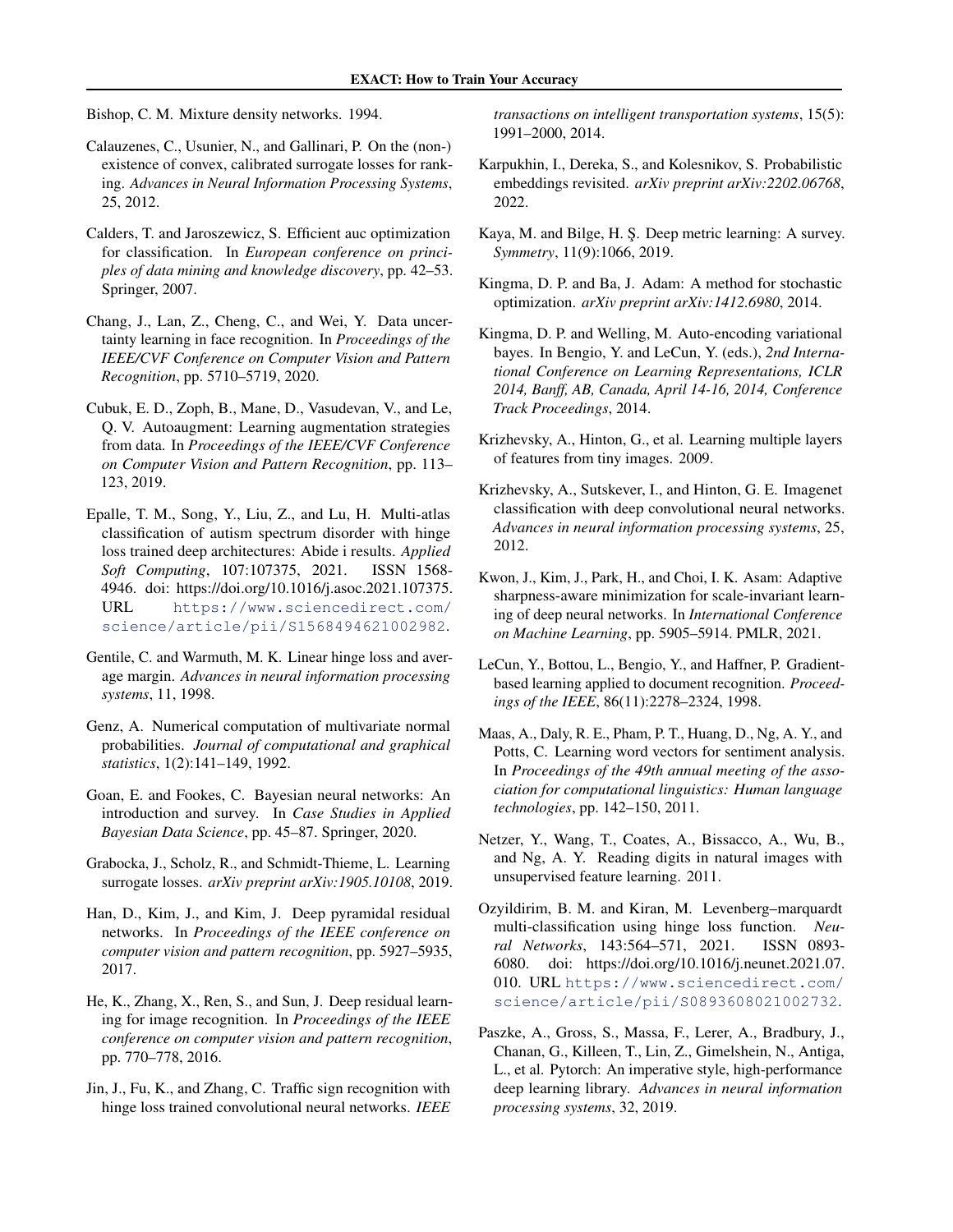- <span id="page-7-5"></span>Patel, Y., Tolias, G., and Matas, J. Recall@ k surrogate loss with large batches and similarity mixup. *arXiv preprint arXiv:2108.11179*, 2021.
- <span id="page-7-3"></span>Peng, H. and Liu, C.-L. Discriminative feature selection via employing smooth and robust hinge loss. *IEEE Transactions on Neural Networks and Learning Systems*, 30(3): 788–802, 2018.
- <span id="page-7-2"></span>Rosasco, L., De Vito, E., Caponnetto, A., Piana, M., and Verri, A. Are loss functions all the same? *Neural computation*, 16(5):1063–1076, 2004.
- <span id="page-7-6"></span>Shi, Y. and Jain, A. K. Probabilistic face embeddings. In *Proceedings of the IEEE/CVF International Conference on Computer Vision*, pp. 6902–6911, 2019.
- <span id="page-7-9"></span>Sutskever, I., Martens, J., Dahl, G., and Hinton, G. On the importance of initialization and momentum in deep learning. In *International conference on machine learning*, pp. 1139–1147. PMLR, 2013.
- <span id="page-7-8"></span>Tan, M. and Le, Q. Efficientnet: Rethinking model scaling for convolutional neural networks. In *International conference on machine learning*, pp. 6105–6114. PMLR, 2019.
- <span id="page-7-1"></span>Wang, Q., Ma, Y., Zhao, K., and Tian, Y. A comprehensive survey of loss functions in machine learning. *Annals of Data Science*, 9(2):187–212, 2022.
- <span id="page-7-4"></span>Weinberger, K. Q. and Saul, L. K. Distance metric learning for large margin nearest neighbor classification. *Journal of machine learning research*, 10(2), 2009.
- <span id="page-7-7"></span>Zagoruyko, S. and Komodakis, N. Wide residual networks. *arXiv preprint arXiv:1605.07146*, 2016.
- <span id="page-7-0"></span>Zhang, X., Zhao, J., and LeCun, Y. Character-level convolutional networks for text classification. *Advances in neural information processing systems*, 28, 2015.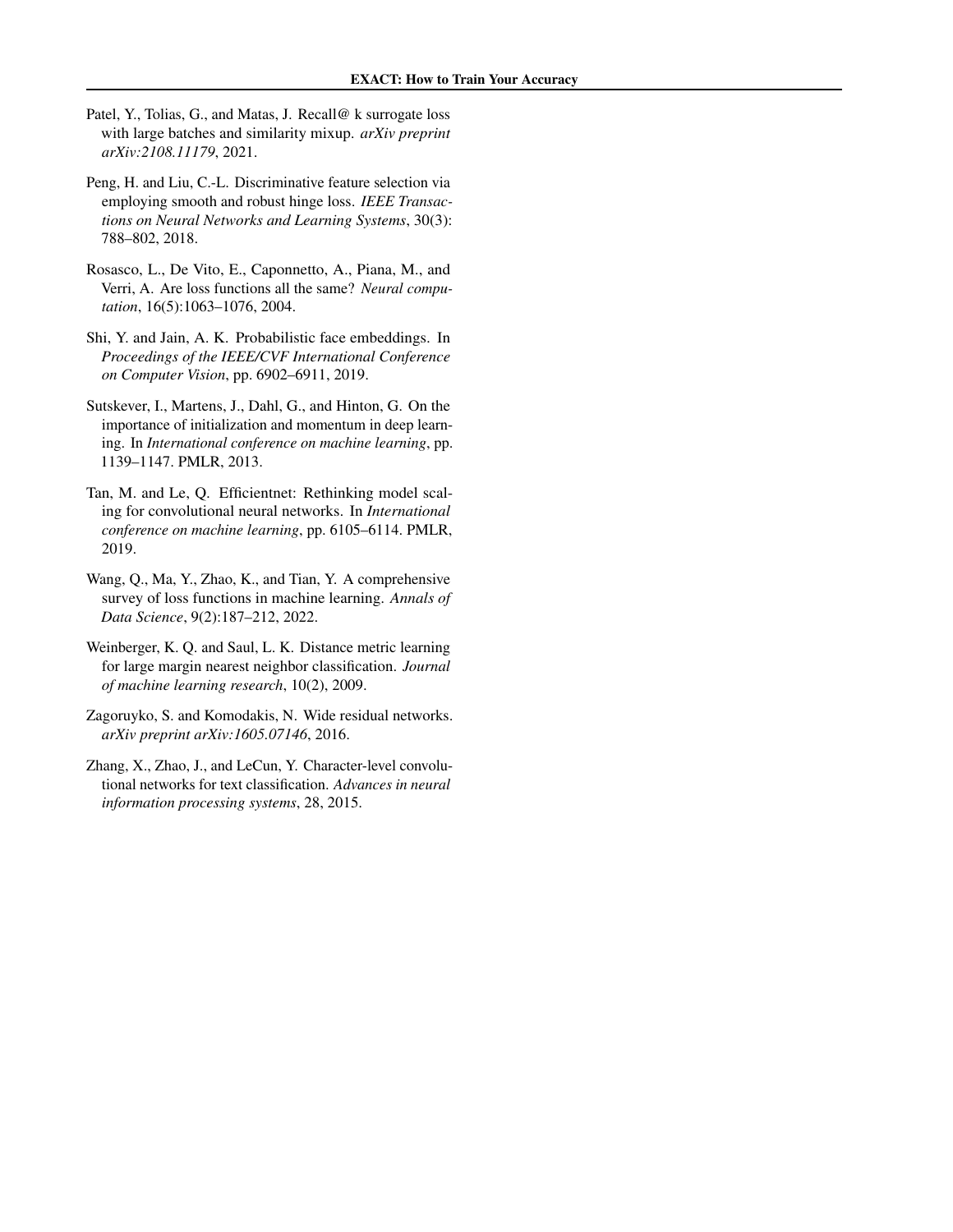# A. Proofs

Theorem 4.2. *Suppose scores vector* s *is distributed according to multivariate normal distribution*  $\mathcal{N}(\mu, \sigma^2 I)$  *in* R <sup>C</sup>*. Than probability of the* y*-th score exceeding other scores can be computed as*

<span id="page-8-0"></span>
$$
P(s_y > \max_{i \neq y} s_i) = \int_{\Omega_+} \mathcal{N}(t; \frac{D_y \mu}{\sigma}, D_y D_y^T) dt, \qquad (19)
$$

*where*  $D_y$  *is a delta matrix of the order C for label y and*  $\Omega_+$ : { $t \in \mathbb{R}^{C-1}, t_i \geq 0, i = \overline{1, C-1}$ } *is an orthant in*  $\mathbb{R}^{\dot{C}-1}$ .

*Proof.* Let's rewrite [Equation 19:](#page-8-0)

$$
P(s_y > \max_{i \neq y} s_i) = P(s_y - \max_{i \neq y} s_i > 0)
$$
 (20)

$$
=P(\min_{i\neq y}(s_y - s_i) > 0). \tag{21}
$$

Due to the definition of the delta matrix  $D_y$ , vector  $d = D_y s$ is a  $(C - 1)$ -dimensional vector with elements equal to differences between score of the ground truth class  $y$  and other scores:

$$
d_i = \begin{cases} s_y - s_i, & i < y \\ s_y - s_{i+1}, & i > = y \end{cases}, \tag{22}
$$

so

$$
P(s_y > \max_{i \neq y} s_i) = P(\min_i d_i > 0)
$$
 (23)

$$
= P(\min_{i} \frac{d_i}{\sigma} > 0)
$$
 (24)

$$
= P(\min_i w_i > 0), \qquad (25)
$$

where  $w = \frac{D_y s}{\sigma}$ . Due to the properties of the multivariate normal distribution, random vector  $w$  is also normally disributed:

$$
w \sim \mathcal{N}\left(\frac{D_y \mu}{\sigma}, D_y D_y^T\right). \tag{26}
$$

Finally:

$$
P(s_y > \max_{i \neq y} s_i) = P(w_1 > 0, \dots, w_{C-1} > 0)
$$
 (27)

$$
= \int_{\Omega_+} \mathcal{N}(t; \frac{D_y \mu}{\sigma}, D_y D_y^T) dt. \tag{28}
$$

 $\Box$ 

Theorem 4.3. *Suppose vector* s *is distributed according to* multivariate normal distribution  $\mathcal{N}(m,\Sigma)$  in  $\mathbb{R}^{C-1}$  and  $\hat{s}_i$ *is a random vector of all elements in* s *except* i*-th, conditioned on*  $s_i = -m_i$ . Then  $\hat{s}_i$  is normally-distributed with

 $some$   $parameters$   $\hat{m}_i$  and  $\hat{\Sigma}_i$  and

$$
\left(\int_{\Omega_{+}} \mathcal{N}(t; m, \Sigma) dt \right)'_{m_{i}}
$$
\n
$$
= \mathcal{N}(0; m_{i}, \Sigma_{i,i}) \int_{\Omega'_{+}} \mathcal{N}(t; \hat{m}_{i}, \hat{\Sigma}_{i}) dt, \quad (29)
$$

where  $\Omega'_{+}: \{t\in \mathbb{R}^{C-2}, t_i\geq 0, i=\overline{1, C-2}\}$  *is an orthant*  $in \mathbb{R}^{C-2}$ .

*Proof.*

$$
\int_{\Omega_+} \mathcal{N}(t; m, \Sigma) dt
$$
\n(30)

$$
=\int_{0}^{\infty}\cdots\int_{0}^{\infty}\mathcal{N}(t;m,\Sigma)dt_{C-1}\ldots dt_1\qquad(31)
$$

$$
= \int_{0}^{\infty} \cdots \int_{0}^{\infty} \mathcal{N}(t - m; 0, \Sigma) dt_{C-1} \dots dt_1 \qquad (32)
$$

$$
=\int_{-m_1}^{\infty} \cdots \int_{-m_{C-1}}^{\infty} \mathcal{N}(t; 0, \Sigma) dt_{C-1} \dots dt_1 \quad (33)
$$

Assume, without loss of generality, that  $i = 1$ . Than we can find derivative using Leibniz integral rule:

$$
\left(\int\limits_{\Omega_+} \mathcal{N}(t; m, \Sigma) dt\right)'_{m_1} \tag{34}
$$

$$
= \int_{-m_2}^{\infty} \cdots \int_{-m_{C-1}}^{\infty} \mathcal{N}(t; 0, \Sigma) dt_{C-1} \dots dt_2 \Bigg|_{t_1 = -m_1}
$$
 (35)

$$
=\int_{0}^{\infty}\cdots\int_{0}^{\infty} \mathcal{N}(t;m,\Sigma)dt_{C-1}\ldots dt_2\Bigg|_{t_1=0}
$$
 (36)

Integration region in the last integral is a positive orthant  $\Omega'_{+}$ , which is a lower dimension subset of  $\Omega_{+}$ :

<span id="page-8-1"></span>
$$
\left(\int_{\Omega_+} \mathcal{N}(t; m, \Sigma) dt \right)'_{m_1}
$$
\n
$$
= \int_{\Omega'_+} \mathcal{N}(t; m, \Sigma) dt_{C-1} \dots dt_2 \Big|_{t_1=0}.
$$
\n(37)